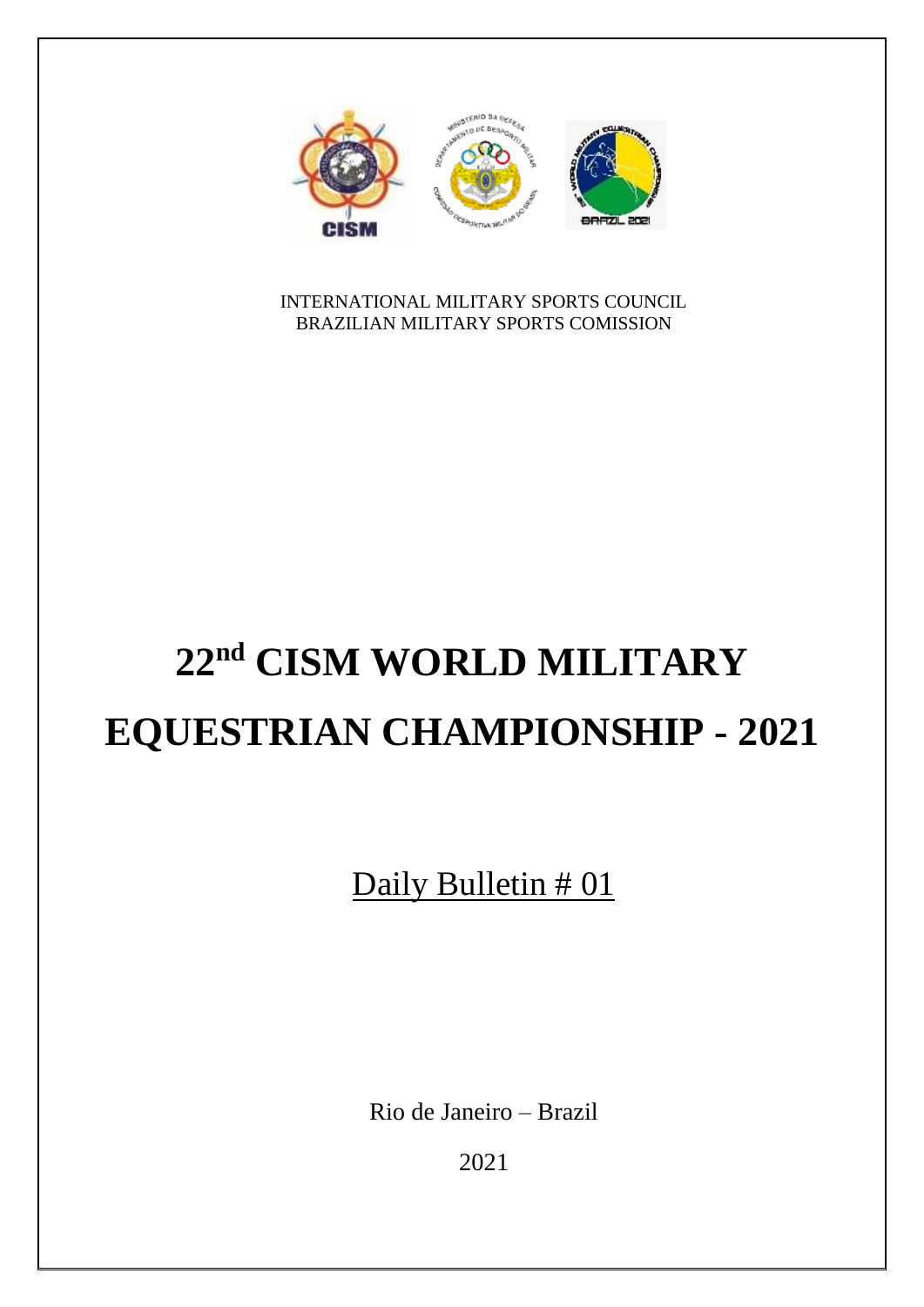

INTERNATIONAL MILITARY SPORTS COUNCIL BRAZILIAN MILITARY SPORTS COMISSION

*22 nd CISM World Military Equestrian Championship*

### **DAILY BULLETIN # 01 – October, 12th**

#### **1. OFFICIAL JURIES**

- a. Mr Luis Fernando Monzon (BRA) Ground Jury President FEI
- b. Col Antonio Fernandez Andrés (ESP) Ground Jury Member FEI
- c. Lt Col Marcelo Machado Ferreira (BRA) Ground Jury Member National
- d. Col José Evandro Gervásio de Oliveira (BRA) Course Designer FEI
- e. Col Ruy Menescal Couto (BRA) Technical Delegate
- f. Col Meryonne Moreira (BRA) Veterinary Delegate
- g. Maj Rodrigo Barros de Oliveira (BRA) Show Jumping Manager
- h. Cpt Jonathan de Barros Ramos (BRA) Chief Steward

#### **2. COMPOSITION OF JURY OF APPEAL COMMISSION**

| <b>RANK</b> | <b>FULL NAME</b>            | <b>FUNCTION</b>               |  |
|-------------|-----------------------------|-------------------------------|--|
| COL         | LUIZ FERNANDO NÓBREGA       | <b>CISM SPORT DIRECTOR</b>    |  |
| COL         | <b>BORIS MARDONÍS</b>       | <b>CHIEF OF MISSION (CHI)</b> |  |
| LT COL      | FABRÍCIO CALDAS ALBUQUERQUE | <b>ACTING PCSC</b>            |  |
| LT COL      | <b>HAMED QUTAMI</b>         | <b>CHIEF OF MISSION (BRN)</b> |  |
| $OF-4$      | <b>MAURICE PAYEMENT</b>     | <b>CHIEF OF MISSION (FRA)</b> |  |

#### **3. INTERNATIONAL REFEREES**

|   | <b>COUNTRY</b> | <b>RANK</b> | <b>FULL NAME</b>                 |
|---|----------------|-------------|----------------------------------|
|   | <b>SPAIN</b>   |             | <b>ANTONIO FERNENDEZ ANDRES</b>  |
| ∸ | <b>BRAZII</b>  | MR          | LUIS FERNANDO MONZON             |
|   | <b>BRAZII</b>  |             | <b>MARCELO MACHADO FERREIRAS</b> |

#### **4. TEAM REGISTRATION**

According to annex "A"**.**

#### **5. GENERAL PROGRAM – SCHEDULE**

| <b>DATE</b>          | <b>TIME</b><br><b>EVENT</b> |                                                         | <b>SITE</b>            |  |
|----------------------|-----------------------------|---------------------------------------------------------|------------------------|--|
| Oct, 11              | 00:00                       | <b>Delegation Arrival</b>                               | Tom Jobim Airport      |  |
| (Monday)             | 22:00                       | Check in / accommodation / accreditation of delegations | <b>CCFEx</b>           |  |
|                      | 09:00am                     | Dressage Horse Draw                                     | Auditorium             |  |
|                      |                             | Verification and presentation of jumping horses         | Main Arena             |  |
|                      | 10:30 <sub>pm</sub>         | <b>Dressage Horse Training</b>                          | <b>Training Track</b>  |  |
| Oct, 12<br>(Tuesday) | $11:00$ pm                  | <b>Technical Congress</b>                               | Auditorium             |  |
|                      | $03:00 \text{pm}$           | <b>Opening Ceremony Rehearsal</b>                       | Indoor Arena           |  |
|                      | $04:00 \text{pm}$           | <b>Opening Ceremony</b>                                 |                        |  |
|                      | $05:00 \text{pm}$           | <b>Cocktail Party</b>                                   | <b>Dining Facility</b> |  |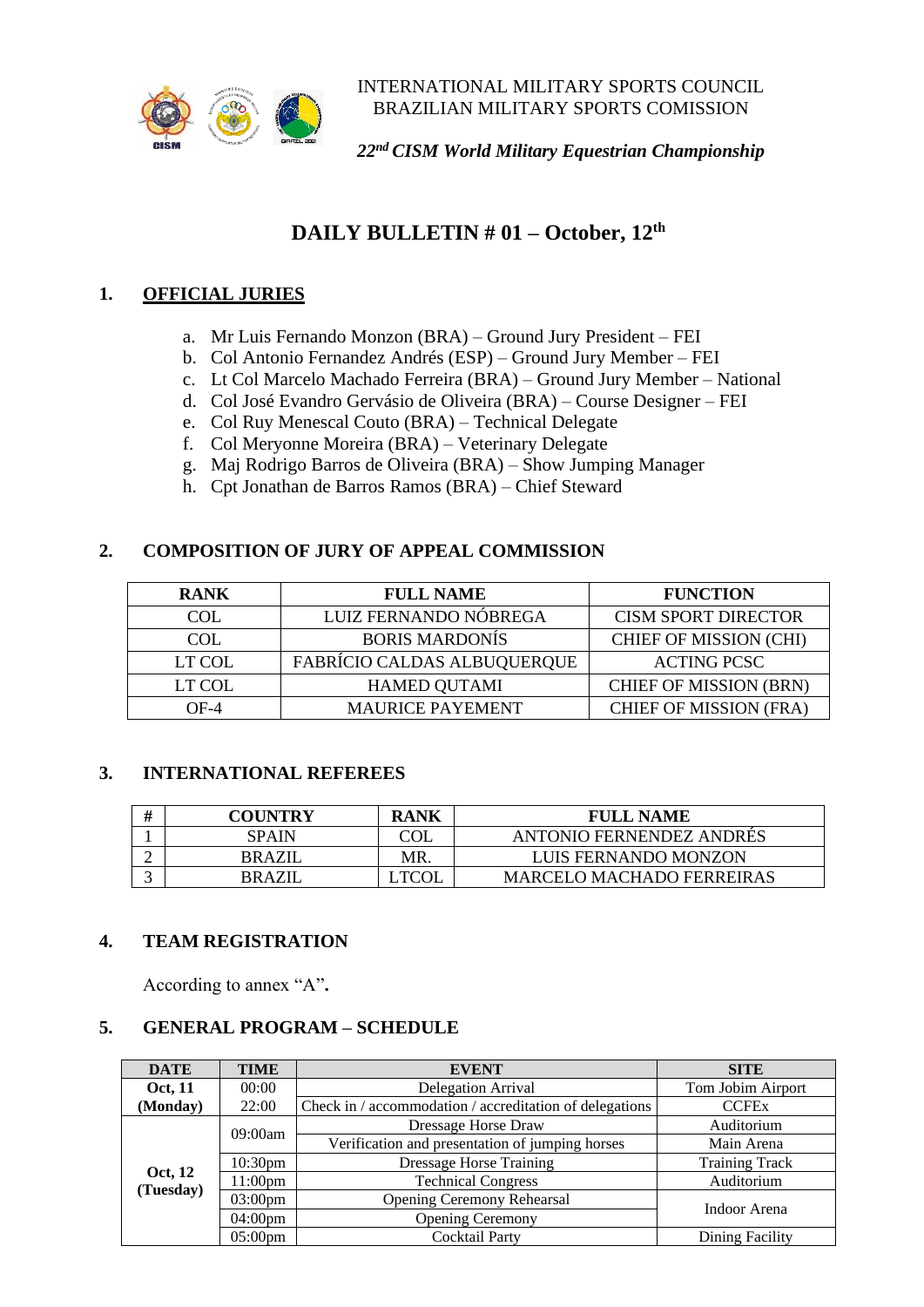|--|--|

| <b>DATE</b>         | <b>TIME</b>                            | <b>EVENT</b>                          | <b>SITE</b>            |  |
|---------------------|----------------------------------------|---------------------------------------|------------------------|--|
|                     | 10:00am                                | <b>CISM Medal Ceremony</b>            | Indoor Arena           |  |
| Oct, 13             |                                        | Jumping Team Traning Test             | Main Arena             |  |
| (Wednesday)         | 02:00pm                                | <b>Dressage Horses Training</b>       | <b>Training Track</b>  |  |
|                     | Following                              | <b>Happy Hour</b>                     | <b>Equestrian Park</b> |  |
| Oct, 14             | 09:30am                                | Dressage 1st Day                      | Indoor Arena           |  |
| (Thursday)          | 11:30am                                | Jumping 1st Day                       | Main Arena             |  |
|                     | Fllowing                               | <b>Happy Hour</b>                     | <b>Equestrian Park</b> |  |
| Oct, 15             | 09:30am                                | Dressage 2nd Day                      | Indoor Arena           |  |
| (Friday)            | 11:30am                                | Jumping 2nd Day                       | Main Arena             |  |
|                     | Fllowing                               | <b>Happy Hour</b>                     | <b>Equestrian Park</b> |  |
|                     | 08:00am                                | Cultural Day                          | <b>CCFEx</b>           |  |
| Oct, 16             | 18:00pm                                |                                       |                        |  |
| (Saturday)          | 09:30am                                | Dressage Final                        | Indoor Arena           |  |
|                     | 12:00am                                | <b>Happy Hour</b>                     | Main Arena             |  |
|                     | 07:00pm                                | Gala Diner and Gifts Exchange         | <b>CCFEx</b>           |  |
|                     | $07:30$ am                             | Opening of the course for walking     | EsEqEx's Main Arena    |  |
| Oct, 17             | Following                              | Tributr to Referees and Collaborators |                        |  |
| (Sunday)            | 11:30am                                | Ending ceremony and award             |                        |  |
|                     | Following                              | <b>Ending Cocktall party</b>          | EsEqEx                 |  |
| Oct, 18<br>(Monday) | Departure of CDMB/PCSC/OCR/Delegations |                                       | Rio de Janeiro         |  |

#### **6. CHAMPIONSHIP MEDIA**

Click on the links below to access social media:



#### **7. GENERAL INFORMATION**

Results on time can be find on the official web site of the event.

*Leonardo Perdigão de Oliveira – Colonel Executive Coordinator*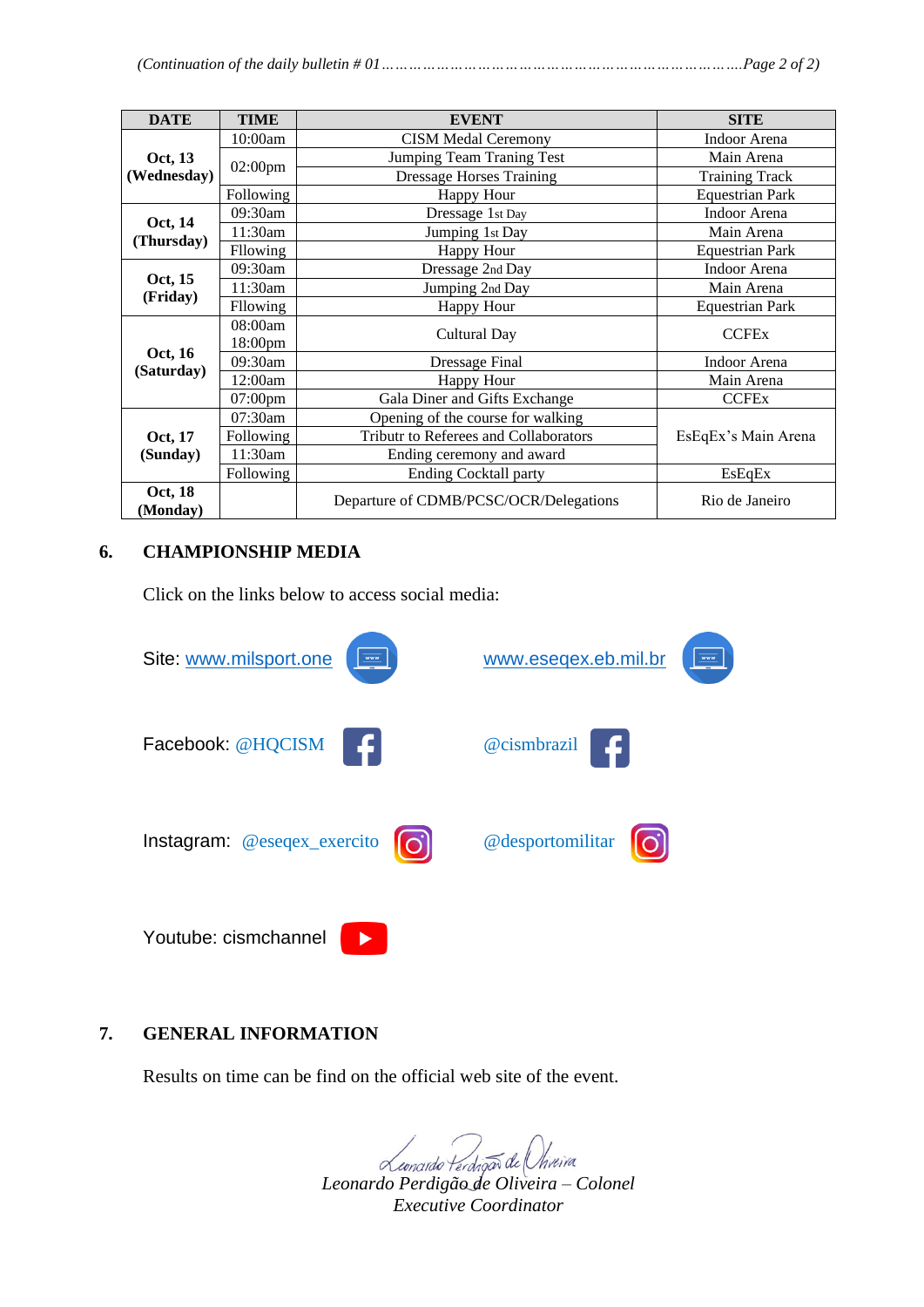

INTERNATIONAL MILITARY SPORTS COUNCIL BRAZILIAN MILITARY SPORTS COMISSION

## **22 nd CISM WORLD MILITARY EQUESTRIAN CHAMPIONSHIP - 2021**

### **ANNEX A**